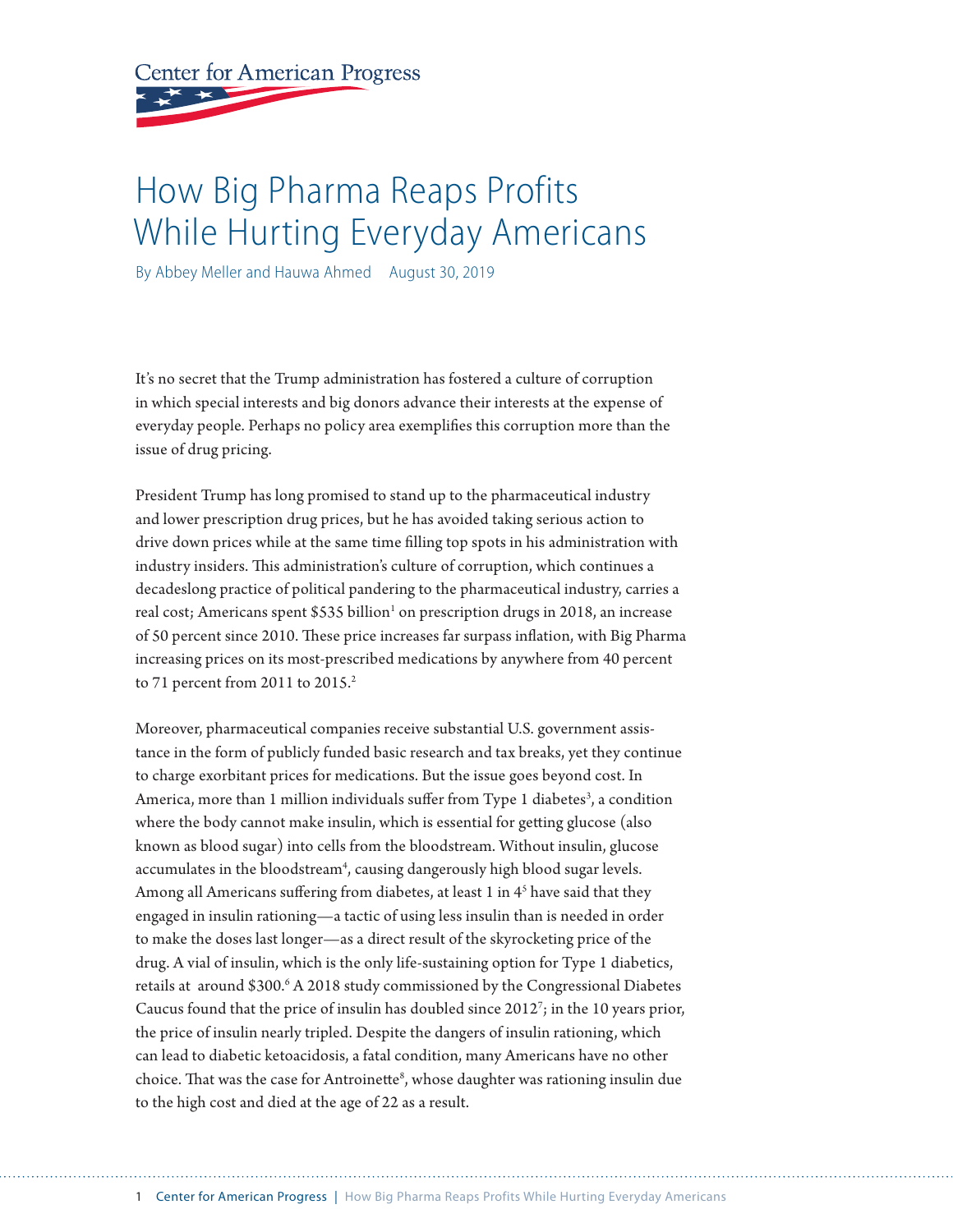### **Insulin facts**

- Access to insulin for patients with Type 1 diabetes is a matter of life or death.<sup>9</sup>
- While insulin has existed since the 1920s<sup>10</sup>, the price since then has skyrocketed, especially in recent years. Prices for insulin increased by 197 percent between 2002 and 2013, from \$4.34 per milliliter to \$12.92 per milliliter.<sup>11</sup>
- There are three insulin manufacturers serving the United States: Eli Lilly and Co., Novo Nordisk A/S, and Sanofi SA.
- Eli Lilly announced<sup>12</sup> in March 2019 that it would begin selling a generic version of its Humalog insulin at half the price. The medication, known as lispro, will cost \$137.35 per vial. To compare pricing, a 2018 study<sup>13</sup> estimated that the cost of making a year's worth of insulin for one patient ranges from \$78 to \$133.
- Ahead of its hearing on drug pricing in February 2019, the U.S. Senate Committee on Finance sent a letter<sup>14</sup> to Eli Lilly asking why insulin is priced so astonishingly high. A vial of NovoLog, one type of insulin, costs<sup>15</sup> anywhere from \$14 to \$300 in the United States but only \$48 in Singapore, \$14 in India, \$6 in Austria, and \$0 in Italy.

#### American taxpayers fund basic research

Billions of taxpayer dollars go into the creation and marketing<sup>16</sup> of new drugs. *The Los Angeles Times* reports that, "Since the 1930s, the National Institutes of Health has invested close to \$900<sup>17</sup> billion in the basic and applied research that formed both the pharmaceutical and biotechnology sectors." Despite taxpayers' crucial investment, U.S. consumers are increasingly paying more for their prescription drugs.

A 2018 study18 on the National Institute of Health's (NIH) financial contributions to new drug approvals found that the agency "contributed to published research associated with [every one of the 210](https://www.ncbi.nlm.nih.gov/pmc/articles/PMC5878010/) new drugs approved by the Food and Drug Administration from 2010–2016." More than \$100 billion in NIH funding went toward research that contributed directly or indirectly to the 210 drugs approved during that six-year period. The NIH Research Project Grant  $(R01)^{19}$ —which supports health-related research—was by far the most common kind of grant used to fund the science that supported the new drugs. In all, NIH gave out nearly 118,000<sup>20</sup> R01 grants related to those drugs from 2010 to 2016.

# Federal perks for Big Pharma add up

Pharmaceutical companies also benefit from research and development tax credits. The federal R&D tax credit was first introduced in 1981 to encourage private sector investment in pioneering research.<sup>21</sup> This tax credit is available to businesses that attempt to develop new, improved, or technologically advanced products or trade

2 Center for American Progress | How Big Pharma Reaps Profits While Hurting Everyday Americans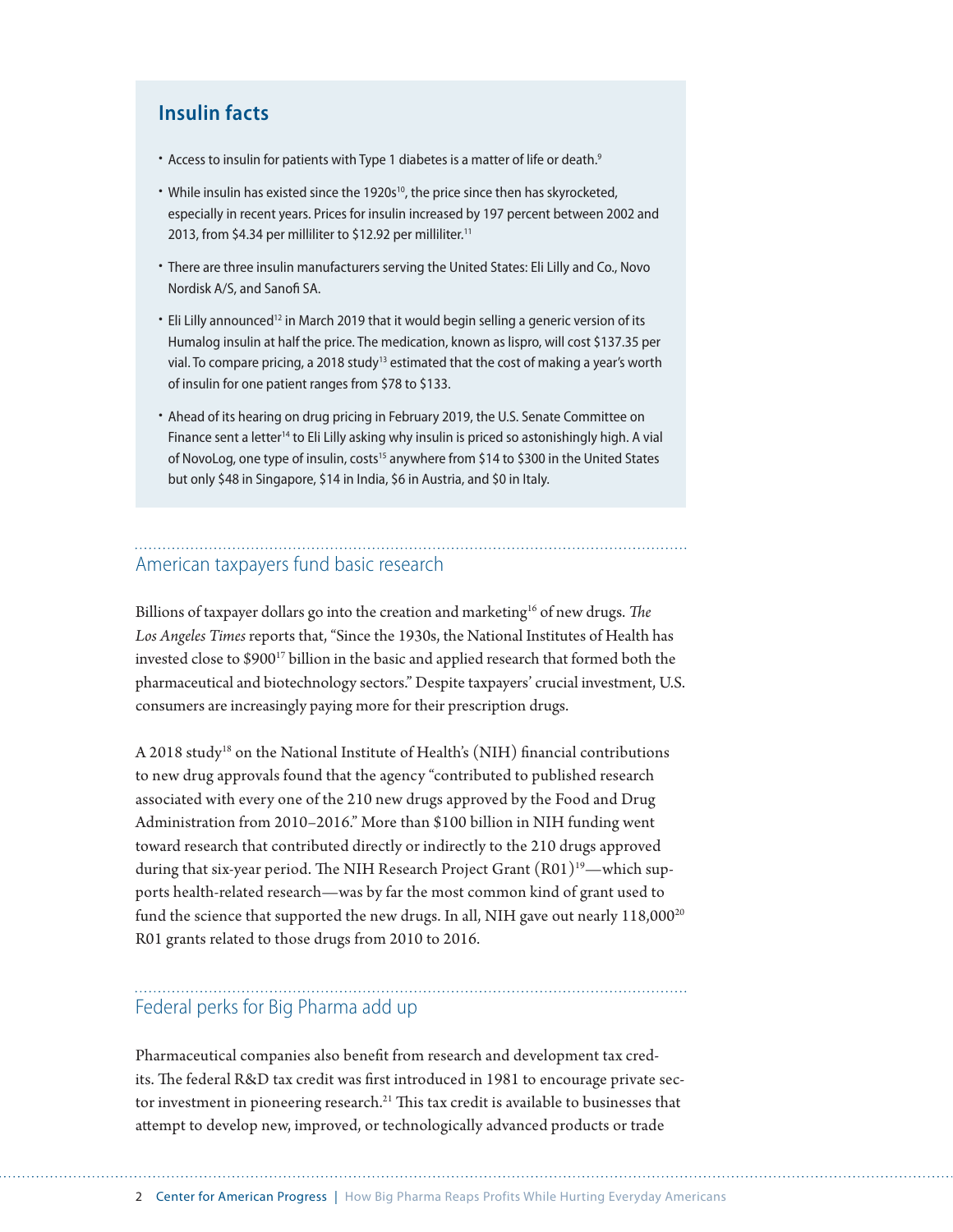processes.22 In 2015, former President Barack Obama signed into law the Protecting Americans from Tax Hikes Act<sup>23</sup>, which made these tax credits permanent and extended them to small businesses and startup companies.

Pharmaceutical industries also receive a tax deduction for their marketing and advertising expenses. According to a report in the *Journal of the American Medical Association*, "From 1997 through 2016, medical marketing expanded substantially, and spending increased from \$17.7 to \$29.9 billion, $^{24}$  with direct-to-consumer advertising for prescription drugs and health services accounting for the most rapid growth, and pharmaceutical marketing to health professionals accounting for most promotional spending." The report also found that from 1997 through 2016, "the number of advertisements … increased from 79,000 (including 72,000 television commercials) in 1997 to 4.6 million  $(663,000)$  television<sup>25</sup> commercials) in 2016."

# Big Pharma's drug pricing maximizes profits

Despite these taxpayer subsidies, prescription drug prices are nonetheless increasing at an alarming rate. In 2019, price increases from drug manufacturers affected more than 3,400<sup>26</sup> drugs. For example, Allergan, a major pharmaceutical manufacturer, raised prices on 51 drugs, just more than half its portfolio. Some medications that Allergan manufactures saw a 9.5 percent jump in cost, while others saw a 4.9 percent increase in cost.<sup>27</sup> Teva Pharmaceutical Industries Ltd., the largest generic drug manufacturer in the world, increased its drug prices by more than 9 percent.<sup>28</sup> These sharp increases in price occur as companies continue to report millions of dollars in revenue. In 2018, Allergan reported \$15.8 million<sup>29</sup> in revenue, while Teva Pharmaceuticals reported \$18.8 million<sup>30</sup> in revenue.

Pharmaceutical companies' profit margins receive significant bumps when they launch new drugs, specifically specialty drugs, used to treat life-threatening conditions. These drugs often cost more than most Americans can afford. Pharmaceutical companies have stated that the prices are high because the drugs are difficult to manufacture. In 2013, for example, industry giant Gilead Sciences launched Sovaldi, a hepatitis C drug, at \$1,000 per pill<sup>31</sup>, or \$84,000<sup>32</sup> per treatment, which could last 12 to 24 weeks.<sup>33</sup> After an 18-month investigation into the company's pricing, the Senate Finance Committee concluded that Gilead had pursued a marketing and pricing strategy designed to "maximize revenue with little concern for access or affordability."<sup>34</sup>

Drug companies also benefit from patents, which give them monopoly power for their on-patent products. These patents ensure that prices remain high by reducing competition. Drug patents last for 20 years after the filing date. Pharmaceutical companies have also employed tactics such as evergreening and thicketing to prolong a drug's exclusivity. When evergreening, pharmaceutical companies make certain modifications to a drug such as changing its<sup>35</sup> chemical composition slightly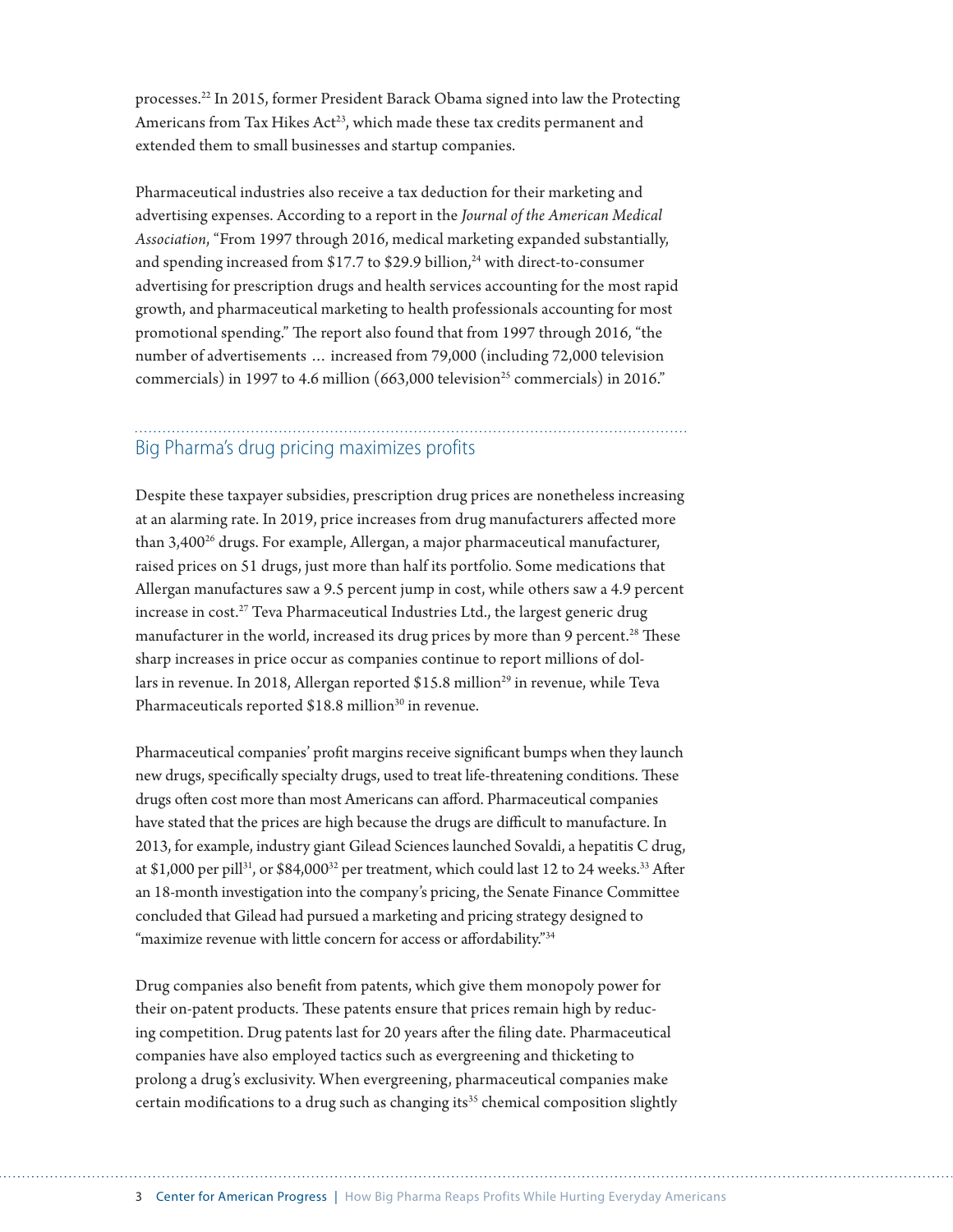or making an external change as minor as adding a stripe to a pill<sup>36</sup> in order to preserve their patents. A 2018 study in the *Journal of Law and the Biosciences* found that 78 percent<sup>37</sup> of new drug patents awarded in the past decade went to drugs that already existed. Seventy percent 38 of the nearly 100 bestselling drugs extended their exclusivity protections at least once, and 50 percent extended their patents more than once. The second tactic—thicketing—involves flooding the U.S. Patent and Trademark Office and the courts with excessive patents and applications to make it difficult for competing firms to secure patents. These tactics help preserve pharmaceutical companies' monopolies and ensure that drug prices remain uncompetitive and thus less affordable for everyday Americans.

While consumers continue to pay the price of this market manipulation, a Government Accountability Office (GAO) report on the pharmaceutical industry found that these unfair practices are significantly enriching manufacturers. As the report stated, "Among the largest 25 companies, annual average profit margin fluctuated between 15 and 20 percent."39 The GAO contextualizes these profits by comparing the pharmaceutical industry's profits with those of its counterparts, stating that "the annual average profit margin across non-drug companies among the largest 500 globally fluctuated between 4 and 9 percent."

In 2018 alone, the CEOs of major pharmaceutical companies Allergan, Johnson & Johnson, and Pfizer Inc. made a total of [\\$90 million.](https://graphics.wsj.com/table/CEOPAY_slice_Pharma_0606)<sup>40</sup> Meanwhile, according to a CBS News report, Americans spent  $$535$  billion<sup>41</sup> on prescription drugs in 2018 an increase of 50 percent since  $2010^{42}$  As pharmaceutical industry profits increase<sup>43</sup>, everyday Americans—whose tax dollars play a critical role in funding the research and development of these medications—are not receiving anything close to a fair return on their investment.

A recent Pew Charitable Trusts study found that Americans spent \$65.8 billion<sup>44</sup> out of pocket in 2016 for retail prescription drugs, up from \$59.5 billion in 2012. The high cost of prescription drugs is a significant driver of medical debt<sup>45</sup> because Americans are increasingly reliant on medication to manage long-term chronic conditions.<sup>46</sup> Additionally, the high cost of prescription drugs has forced many Americans to take drastic measures, including foregoing taking their medications as prescribed or traveling abroad in order to save on medications. A 2019 Centers for Disease Control and Prevention study found that 11.4 percent<sup>47</sup> of adults aged 18 to 64 did not take their prescription drugs as prescribed in order to reduce how much they spent on their medications. And, as NPR recently reported, "The U.S government estimates that close to 1 million<sup>48</sup> Americans in California alone go to Mexico annually for health care, including to buy prescription drugs." In May 2019, a group of Americans<sup>49</sup> living with Type 1 diabetes traveled to Canada to purchase insulin and call on the U.S. government to regulate the cost of lifesaving drugs. The costs associated with traveling abroad make it logistically and financially impractical for most Americans. Further, traveling abroad presents certain health risks given that some countries have lax drug certification standards compared with FDA standards.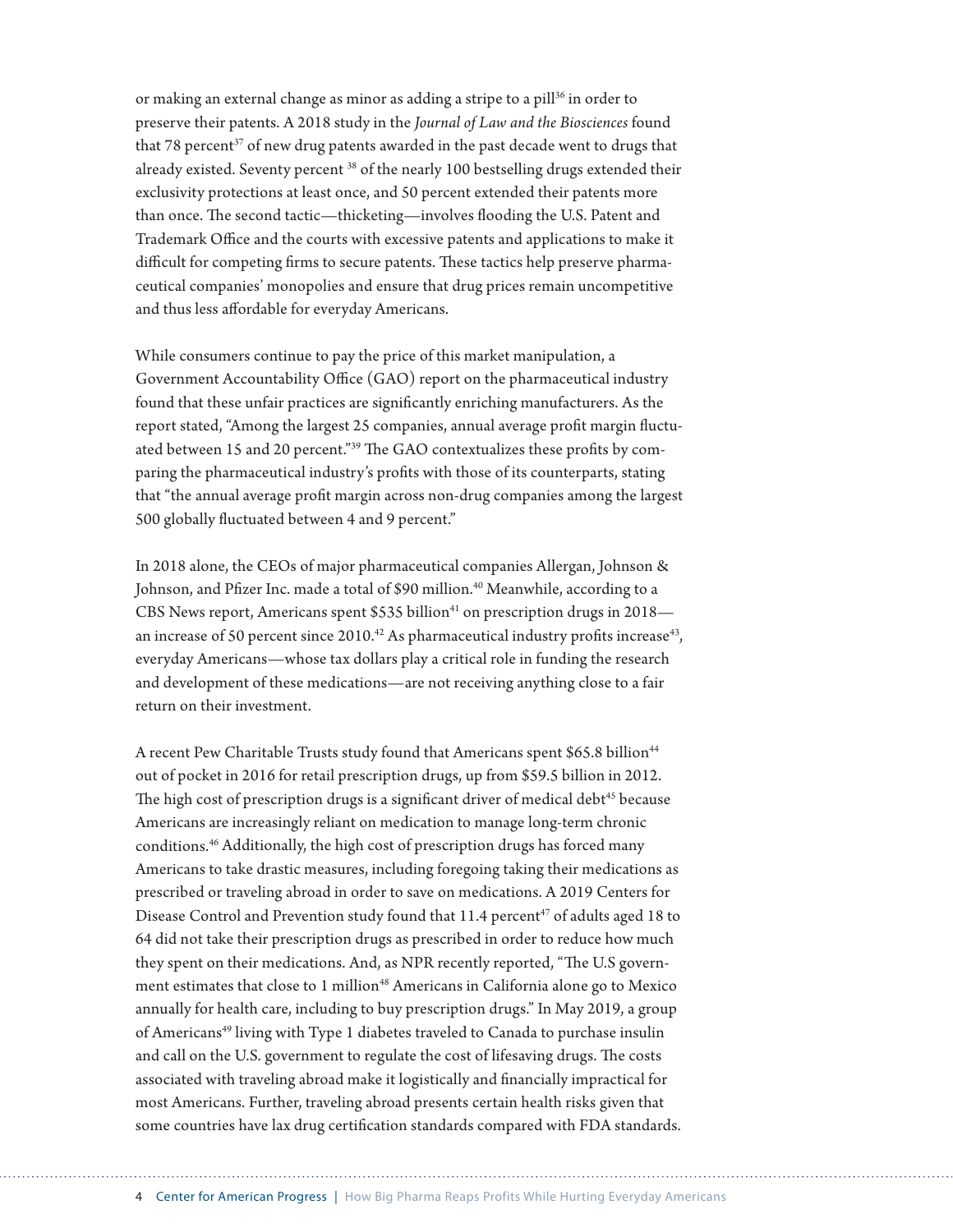# President Trump's broken promises on drug pricing

In an interview with *Time* magazine ahead of being chosen as its Person of the Year in 2016, Trump said, "I'm going to bring down drug prices. I don't like what's happened with drug prices."50 He promised to bring Americans' drug spending down to \$0 by negotiating drug prices.51 Trump made grandiose promises on drug pricing but almost three years later has only managed to deliver a handful of half-measures, illustrating his administration's lack of commitment to lowering drug prices. One of Trump's proposals from his so-called presidential blueprint<sup>52</sup> included eliminating some rebates paid by drug companies<sup>53</sup> that hide the true cost of drugs. However, the Congressional Budget Office estimated that the measure would actually increase federal spending on Medicare and Medicaid by \$177 billion.<sup>54</sup> The Trump administration also announced a regulation that would require TV ads for drugs to include the list price.<sup>55</sup> Some experts believe this policy will be ineffective<sup>56</sup> at making pharmaceutical companies lower list prices or end price hikes for drugs and will only confuse or mislead consumers rather than help them.57 These half-measures, combined with Trump surrounding himself with high-level Big Pharma officials, clearly communicates that the administration is not on track to lower drug costs for Americans.

Congress has done little to address the problem of high drug prices. Instead, many members continue to enjoy cozy relationships with the pharmaceutical industry. The industry spent more than \$62 million in the 2016 congressional elections the most it has ever spent on political campaigns.<sup>58</sup> The massive influx of campaign cash benefited members of both parties, including those that sit on committees with jurisdiction over drug pricing.<sup>59</sup> Big Pharma's investment has paid off as recently as July 2019, when the Senate Finance Committee failed to pass an amendment on the Prescription Drug Pricing Reduction Act of 2019, which would have allowed Medicare to negotiate drug prices with manufacturers.<sup>60</sup> Medicare's ability to negotiate on drug prices, which is currently prohibited by law, "would provide the leverage needed to lower drug costs."61

Despite his promise to be tough on Big Pharma, President Trump has proven to be a friend to the industry. Big Pharma officials have filled at least 16<sup>62</sup> current or former positions in the Trump administration, and many of Trump's top health advisers have been industry insiders or close to the pharmaceutical companies. Trump's first secretary of health and human services, former Rep. Tom Price (R-GA), was a longtime friend of the industry<sup>63</sup> in Congress, where he not only pushed Big Pharma's agenda but also benefited from it financially.<sup>64</sup> Price, who drew scrutiny for more than \$300,000 in health care stock trades, was eventually forced to resign in  $2017^{65}$ as a result of his illicit use of private jets on the taxpayers' dime.

In 2017, Trump nominated Joe Grogan<sup>66</sup> to a top position at the U.S. Office of Management and Budget. Grogan spent five years as a lobbyist for Gilead—the pharmaceutical company that is infamous for its sky-high prices on a cure for hepatitis C.<sup>67</sup> Since joining the administration, Grogan has led drug-pricing proposals and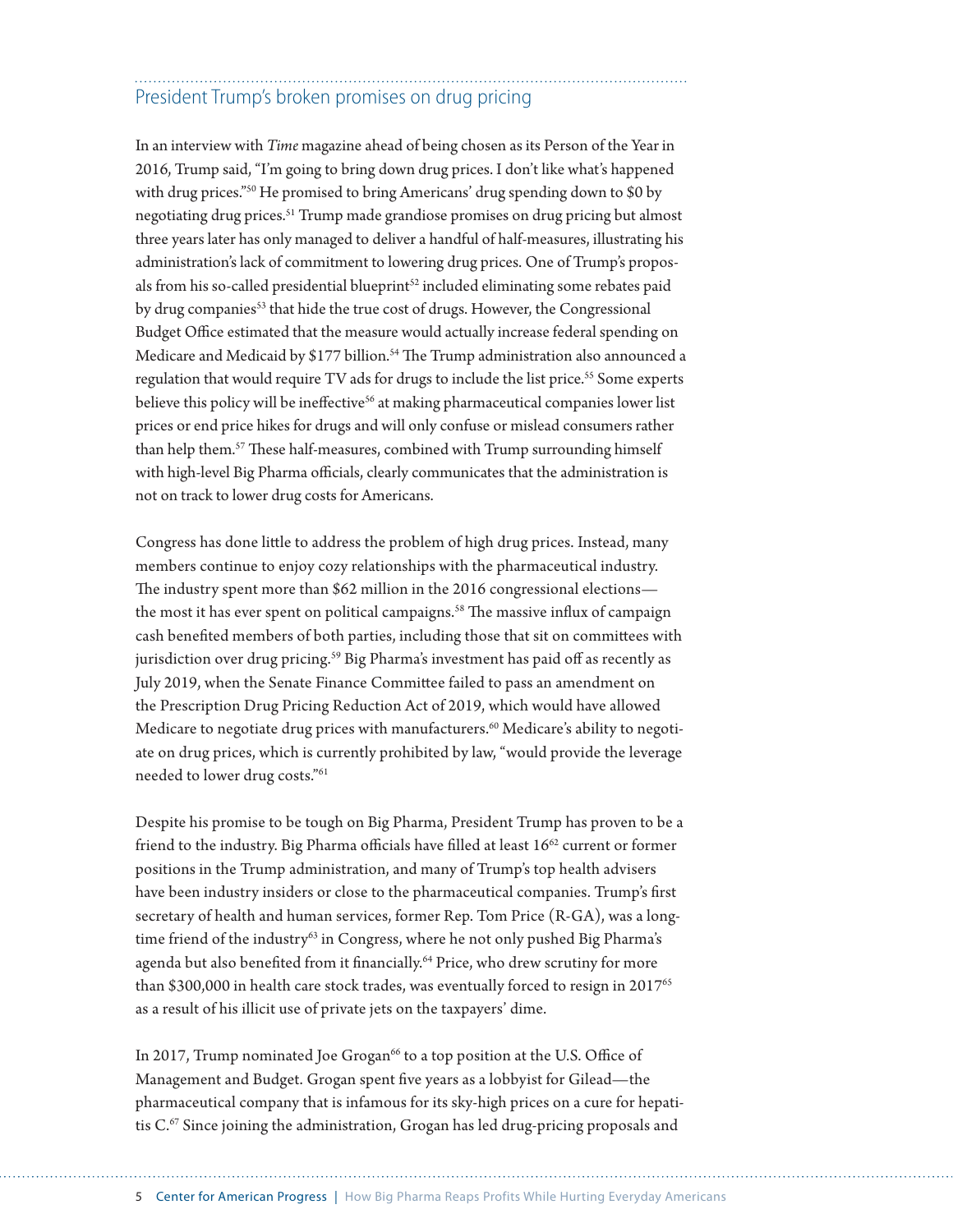participated in Trump's Drug Pricing and Innovation Working Group."68 However, the working group has proposed pharma-friendly measures such as implementing monopoly rights outside of the United States, speeding up approval from the FDA for new drugs, and eliminating price cuts for hospitals in impoverished areas.

President Trump chose to replace Price with Alex Azar, the former president of Eli Lilly—one of the companies that is working to keep drug prices high while everyday Americans suffer—to oversee his efforts to address drug pricing as secretary of health and human services.

In 2018, pharmaceutical companies spent more than \$283 million in lobbying dollars<sup>69</sup>, with Eli Lilly spending just less than \$6.8 million in 2018.<sup>70</sup> While Azar, Trump's chief health adviser, was president of Eli Lilly, the company drastically increased insulin prices. Eli Lilly is currently defending itself against a class-action lawsuit $71$ accusing the company of colluding with pharmacy benefit managers—individuals who negotiate drug pricing and availability with drug companies for the government and other insurance plans—to increase prices. Big Pharma and pharmacy benefit managers have been playing a blame game<sup>72</sup> while lawmakers—who have held several hearings in the U.S. House of Representatives<sup>73</sup> and the U.S. Senate<sup>74</sup>—try to find the source of America's drug pricing problem.

Given the sway that Big Pharma has with the administration, the industry has no plans to reduce prescription drug prices or reverse past price gouging. For his part, President Trump tried but failed to pass the American Health Care Act of 2017, which would have hurt millions of Americans while benefiting the pharmaceutical industry, among others. However, he was successful in signing into law a new tax bill that lowered the corporate tax rate by 14 percent, allowing pharmaceutical companies, including those with ties to the Trump administration, to save a total of \$76 billion.75 After the tax law was enacted, Eli Lilly received a tax cut of nearly \$4.5 billion on offshore profits.76 Instead of using these tax savings to lower drug prices, big pharmaceutical companies such as Eli Lilly together used \$45 billion of their total tax savings<sup>77</sup> to benefit shareholders via stock buyback programs. After President Trump helped Eli Lilly save billions, Azar, the company's top executive, was confirmed to head the U.S. Department of Health and Human Services<sup>78</sup> at the beginning of the following year.

## Conclusion

Although the Trump administration keeps promising to lower drug prices, drug costs continue to climb as Americans suffer and pharmaceutical companies profit and their CEOs line their pockets. The government-funded research and major tax benefits that these pharmaceutical companies enjoy help them stay profitable. Meanwhile, they continue to hike up the costs of drugs, particularly life-sustaining drugs such as insulin.

6 Center for American Progress | How Big Pharma Reaps Profits While Hurting Everyday Americans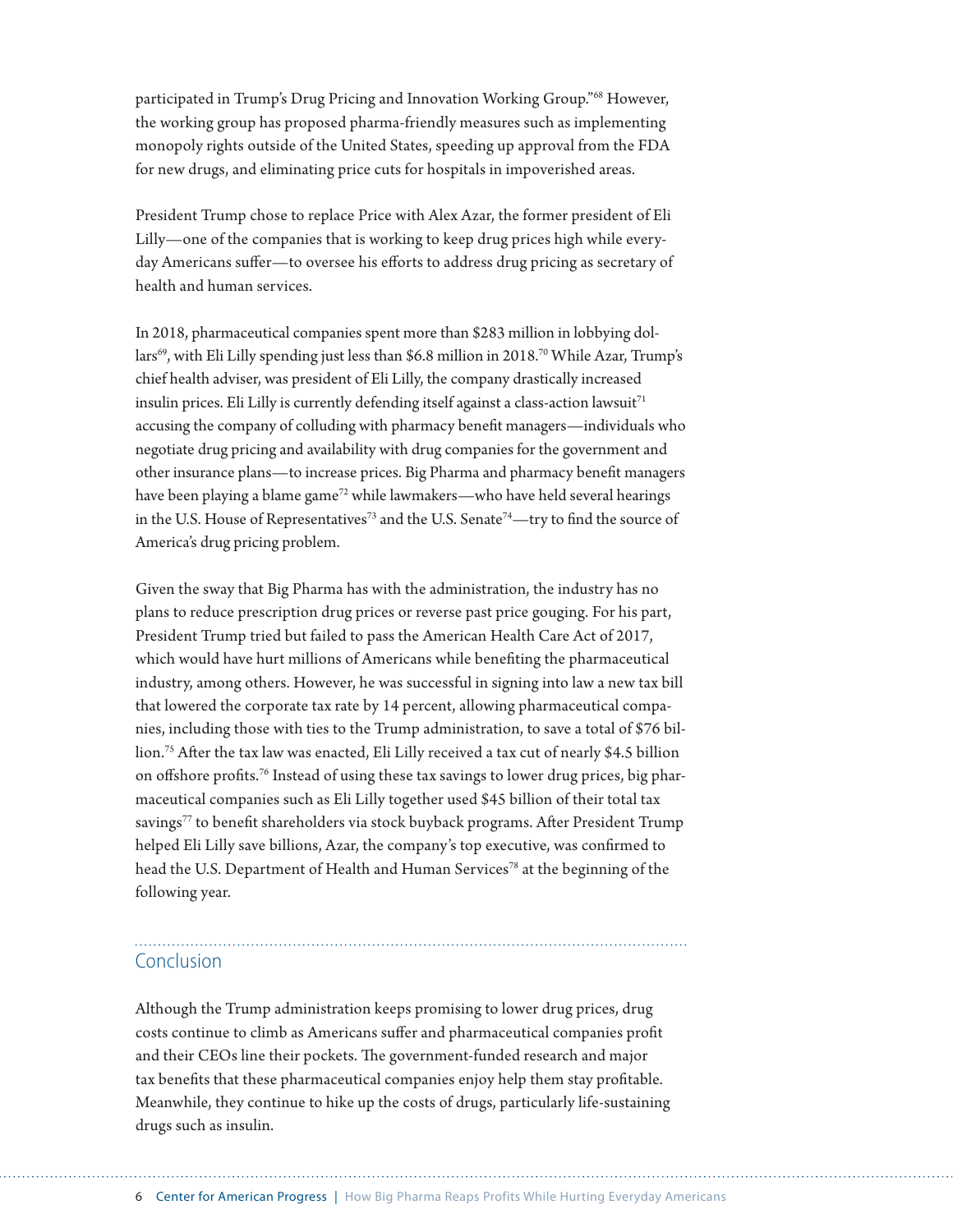Big Pharma can play this game indefinitely, benefiting from this culture of corruption, using allies in the administration and in Congress to grow their profit margins while everyday people suffer. But there are steps lawmakers can take to reduce the influence of special interests, including Big Pharma.<sup>79</sup> For example, lobbyists are currently allowed to fundraise for candidates for federal office—and many of them provide far more financial support beyond the \$2,800 per candidate limit by hosting fundraising events and bundling contributions. Banning lobbyists from fundraising<sup>80</sup> for candidates would reduce special-interest influence over the legislative process. Another way to limit corrupting conflicts of interest is to ban members of Congress from accepting campaign donations from entities under the jurisdiction of the committees on which the serve. It is understood that conflicts can easily arise from committee contributions, which explains why 88 percent of voters support this prohibition.<sup>81</sup> Additionally, Washington's infamous revolving door between private industry and government must be closed. Proposals to do so include a lifetime lobbying ban on members of Congress and a five-year lobbying ban on senior congressional staffers.<sup>82</sup>

As Americans are caught trying to decide whether to pay for rent or medicine, pharmaceutical companies continue to reap government benefits. Reducing drug prices and the costs that everyday people must pay is not possible without fixing the broken system in Washington.

*Abbey Meller is an organizing associate for Democracy and Government at the Center for American Progress. Hauwa Ahmed is a research assistant for Democracy and Government at the Center.*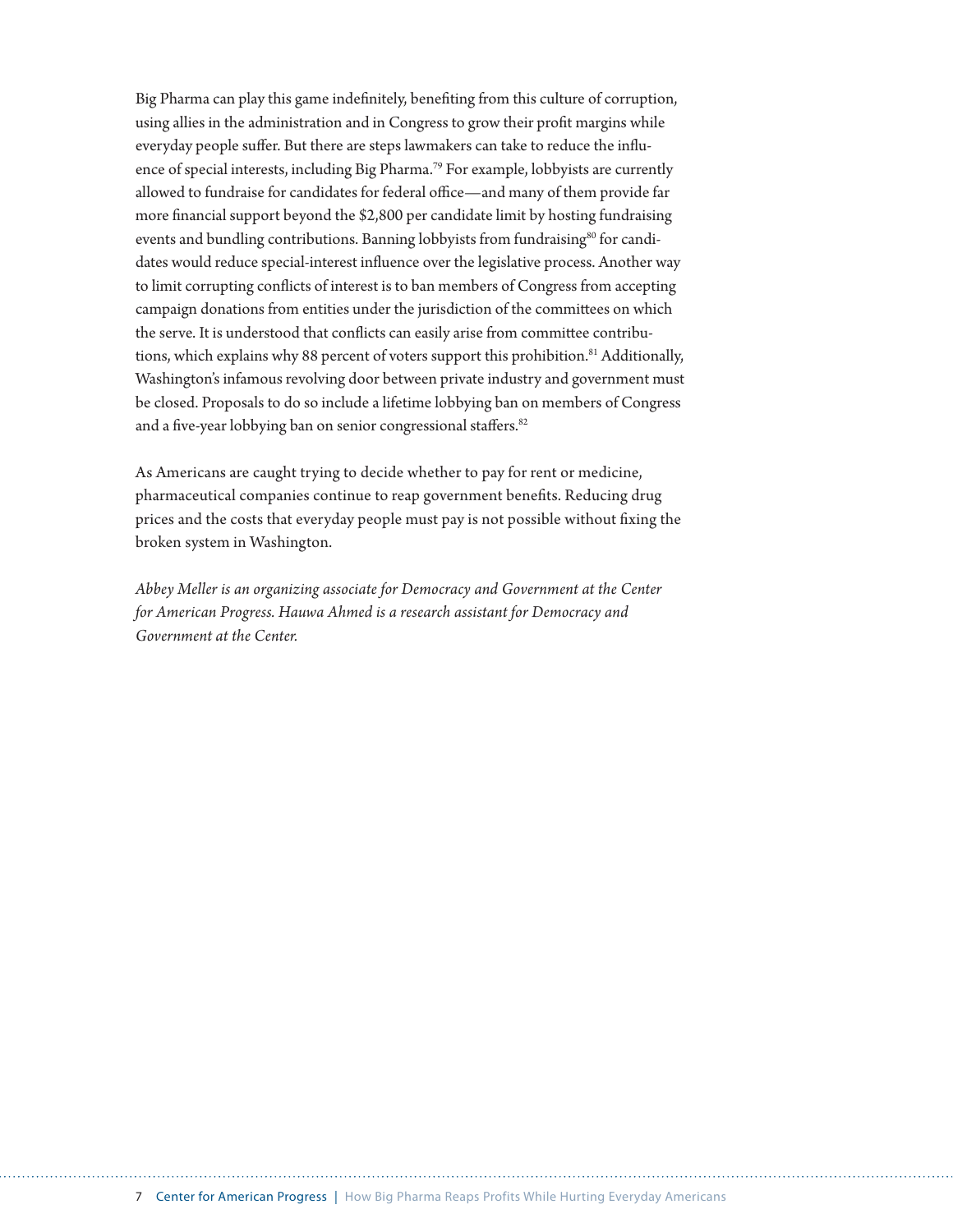#### Endnotes

- 1 Aimee Picchi, "Big Pharma ushers in new year by raising prices of more than 1,000 drugs," CBS News, January 2, 2019, available at [https://www.cbsnews.com/news/](https://www.cbsnews.com/news/drug-prices-oxycontin-predaxa-purdue-pharmaceuticals-boehringer-ingelheim/) [drug-prices-oxycontin-predaxa-purdue-pharmaceuticals](https://www.cbsnews.com/news/drug-prices-oxycontin-predaxa-purdue-pharmaceuticals-boehringer-ingelheim/)[boehringer-ingelheim/.](https://www.cbsnews.com/news/drug-prices-oxycontin-predaxa-purdue-pharmaceuticals-boehringer-ingelheim/)
- 2 William Rice, Frank Clemente, and Kayla Kitson, " Bad Medicine: How GOP Tax Cuts Are Enriching Drug Companies, Leaving Workers & Patients Behind" (Washington: American for Tax Fairness, 2018), available at [https://ameri](https://americansfortaxfairness.org/wp-content/uploads/Pharma-Tax-Cut-Report-4.26.18-FINAL-.pdf)[cansfortaxfairness.org/wp-content/uploads/Pharma-Tax-](https://americansfortaxfairness.org/wp-content/uploads/Pharma-Tax-Cut-Report-4.26.18-FINAL-.pdf)[Cut-Report-4.26.18-FINAL-.pdf](https://americansfortaxfairness.org/wp-content/uploads/Pharma-Tax-Cut-Report-4.26.18-FINAL-.pdf).
- 3 American Diabetes Association, "Statistics about Diabettes," available at [https://www.diabetes.org/resources/statistics/](https://www.diabetes.org/resources/statistics/statistics-about-diabetes) [statistics-about-diabetes](https://www.diabetes.org/resources/statistics/statistics-about-diabetes) (last accessed August 2019).
- 4 Centers for Disease Control and Prevention, "Type 1 Diabetes," available at [https://www.cdc.gov/diabetes/basics/](https://www.cdc.gov/diabetes/basics/type1.html) [type1.html](https://www.cdc.gov/diabetes/basics/type1.html) (last accessed August 2019).
- 5 Ed Silverman, "One-quarter of people with diabetes in the U.S. are rationing their insulin," Stat, June 18, 2019, available at [https://www.statnews.com/pharmalot/2019/06/18/](https://www.statnews.com/pharmalot/2019/06/18/one-quarter-of-people-with-diabetes-in-the-u-s-are-rationing-their-insulin/) [one-quarter-of-people-with-diabetes-in-the-u-s-are](https://www.statnews.com/pharmalot/2019/06/18/one-quarter-of-people-with-diabetes-in-the-u-s-are-rationing-their-insulin/)[rationing-their-insulin/.](https://www.statnews.com/pharmalot/2019/06/18/one-quarter-of-people-with-diabetes-in-the-u-s-are-rationing-their-insulin/)
- 6 Ritu Prasad, "The human cost of insulin in America," BBC News, March 14, 2019, available at [https://www.bbc.com/](https://www.bbc.com/news/world-us-canada-47491964) [news/world-us-canada-47491964.](https://www.bbc.com/news/world-us-canada-47491964)
- 7 Office of Congresswoman Diana DeGette, "Skyrocketing Insulin Cost: Congressional Diabetes Caucus Highlights Need and Ways to Bring Prices Down," Press release, November 1, 2018, available at [https://degette.house.gov/](https://degette.house.gov/media-center/press-releases/skyrocketing-insulin-cost-congressional-diabetes-caucus-highlights-need) [media-center/press-releases/skyrocketing-insulin-cost](https://degette.house.gov/media-center/press-releases/skyrocketing-insulin-cost-congressional-diabetes-caucus-highlights-need)[congressional-diabetes-caucus-highlights-need.](https://degette.house.gov/media-center/press-releases/skyrocketing-insulin-cost-congressional-diabetes-caucus-highlights-need)
- 8 Antroinette Worsham, "Testimony Before the U.S. House Committee on Oversight and Reform Hearing on 'Examining the Actions of Drug Companies in Raising Prescription Drug Prices,'" January 29, 2019, available at [https://docs.](https://docs.house.gov/meetings/GO/GO00/20190129/108817/HHRG-116-GO00-Wstate-WorshamA-20190129.pdf) [house.gov/meetings/GO/GO00/20190129/108817/HHRG-](https://docs.house.gov/meetings/GO/GO00/20190129/108817/HHRG-116-GO00-Wstate-WorshamA-20190129.pdf)[116-GO00-Wstate-WorshamA-20190129.pdf.](https://docs.house.gov/meetings/GO/GO00/20190129/108817/HHRG-116-GO00-Wstate-WorshamA-20190129.pdf)
- 9 Robin Cressman and others, "'We Either Buy Insulin or We Die,'" *The New York Times*, June 13, 2019, available at [https://www.nytimes.com/2019/06/13/opinion/insulin](https://www.nytimes.com/2019/06/13/opinion/insulin-price-costs.html)[price-costs.html](https://www.nytimes.com/2019/06/13/opinion/insulin-price-costs.html).
- 10 Forester McClatchey, "A Brief History of Insulin," Beyond Type 1, October 31, 2016, available at [https://beyondtype1.](https://beyondtype1.org/brief-history-insulin/) [org/brief-history-insulin/.](https://beyondtype1.org/brief-history-insulin/)
- 11 Xinyang Hua, Natalie Carvalho, and Michelle Tew, "Expenditures and Prices of Antihyperglycemic Medications in the United States: 2002-2013," *Journal of the American Medical Association* 315 (13) (2016): 1400–1402, available at [https://](https://jamanetwork.com/journals/jama/article-abstract/2510902) [jamanetwork.com/journals/jama/article-abstract/2510902](https://jamanetwork.com/journals/jama/article-abstract/2510902).
- 12 Michael Nedelman, "Amid uproar over high drug prices, Eli Lilly introduces generic insulin at half price of brand-name Humalog," CNN, March 4, 2019, available at [https://www.](https://www.cnn.com/2019/03/04/health/insulin-price-humalog-generic-eli-lilly-bn/index.html) [cnn.com/2019/03/04/health/insulin-price-humalog-gener](https://www.cnn.com/2019/03/04/health/insulin-price-humalog-generic-eli-lilly-bn/index.html)[ic-eli-lilly-bn/index.html.](https://www.cnn.com/2019/03/04/health/insulin-price-humalog-generic-eli-lilly-bn/index.html)
- 13 Dzintars Gotham, Melissa J. Barber, and Andrew Hill, "Production costs and potential prices for biosimilars of human insulin and insulin analogues," *BMJ Global Health* 3 (5) (2018), available at [https://gh.bmj.com/content/3/5/](https://gh.bmj.com/content/3/5/e000850)  $0.00850$
- 14 Chairman Charles E. Grassley and Ranking Member Ron Wyden, "Letter from United States Senate Committee on Finance to Mr. David Ricks, Chairman and Chief Executive Officer of Eli Lilly," February 22, 2019, available at [https://](https://www.finance.senate.gov/imo/media/doc/2019-02-22%20CEG%20RW%20to%20Eli%20Lilly%20(Insulin%20Prices).pdf) [www.finance.senate.gov/imo/media/doc/2019-02-22%20](https://www.finance.senate.gov/imo/media/doc/2019-02-22%20CEG%20RW%20to%20Eli%20Lilly%20(Insulin%20Prices).pdf) [CEG%20RW%20to%20Eli%20Lilly%20\(Insulin%20Prices\).](https://www.finance.senate.gov/imo/media/doc/2019-02-22%20CEG%20RW%20to%20Eli%20Lilly%20(Insulin%20Prices).pdf) [pdf](https://www.finance.senate.gov/imo/media/doc/2019-02-22%20CEG%20RW%20to%20Eli%20Lilly%20(Insulin%20Prices).pdf).
- 15 T1International, "Access to Insulin and Supplies Survey," available at [https://www.t1international.com/insulin-and](https://www.t1international.com/insulin-and-supply-survey/)[supply-survey/](https://www.t1international.com/insulin-and-supply-survey/) (last accessed August 2019).
- 16 Thomas Huelskoetter and Andrew Satter, "How Your Tax Payer Dollars Are Subsidizing Drug Companies," Center for American Progress, July 12, 2018, available at [https://www.americanprogress.org/issues/healthcare/](https://www.americanprogress.org/issues/healthcare/news/2018/07/12/453523/tax-dollars-subsidizing-drug-companies/) [news/2018/07/12/453523/tax-dollars-subsidizing-drug](https://www.americanprogress.org/issues/healthcare/news/2018/07/12/453523/tax-dollars-subsidizing-drug-companies/)[companies/.](https://www.americanprogress.org/issues/healthcare/news/2018/07/12/453523/tax-dollars-subsidizing-drug-companies/)
- 17 Mariana Mazzucato, "Op-Ed: How taxpayers prop up Big Pharma, and how to cap that," *The Los Angeles Times*, October 27, 2015, available at [https://www.latimes.com/](https://www.latimes.com/opinion/op-ed/la-oe-1027-mazzucato-big-pharma-prices-20151027-story.html) [opinion/op-ed/la-oe-1027-mazzucato-big-pharma-prices-](https://www.latimes.com/opinion/op-ed/la-oe-1027-mazzucato-big-pharma-prices-20151027-story.html)[20151027-story.html](https://www.latimes.com/opinion/op-ed/la-oe-1027-mazzucato-big-pharma-prices-20151027-story.html).
- 18 Ekaterina Galkina Cleary and others, "Contributions of NIH funding to new drug approvals 2010-2016," *Proceedings of the National Academy of Sciences of the United States of America* 115 (10) (2018): 2329–2334, available at [https://](https://www.pnas.org/content/115/10/2329.short) [www.pnas.org/content/115/10/2329.short.](https://www.pnas.org/content/115/10/2329.short)
- 19 National Institutes of Health, "NIH Research Project Grant Program (R01)," available at [https://grants.nih.gov/grants/](https://grants.nih.gov/grants/funding/r01.htm) [funding/r01.htm](https://grants.nih.gov/grants/funding/r01.htm) (last accessed February 2019).
- 20 Cleary and others, "Contributions of NIH funding to new drug approvals 2010-2016."
- 21 Yair Holtzman, "U.S Research and Development Tax Credit," The CPA Journal, October 1, 2017, available at [https://](https://www.cpajournal.com/2017/10/30/u-s-research-development-tax-credit/) [www.cpajournal.com/2017/10/30/u-s-research-develop](https://www.cpajournal.com/2017/10/30/u-s-research-development-tax-credit/)[ment-tax-credit/.](https://www.cpajournal.com/2017/10/30/u-s-research-development-tax-credit/)
- 22 Ibid.

- 23 Internal Revenue Service, "PATH Act Tax Related Provisions," available at [https://www.irs.gov/newsroom/path-act-tax](https://www.irs.gov/newsroom/path-act-tax-related-provisions)[related-provisions](https://www.irs.gov/newsroom/path-act-tax-related-provisions) (last accessed June 2019).
- 24 Lisa M. Schwartz and Steven Woloshin , "Medical Marketing in the United States, 1997-2016," *Journal of the American Medical Association* 321 (1) (2019): 80–96, available at [https://jamanetwork.com/journals/jama/ful](https://jamanetwork.com/journals/jama/fullarticle/2720029)[larticle/2720029.](https://jamanetwork.com/journals/jama/fullarticle/2720029)
- 25 Ibid.
- 26 Aimee Picchi, "Drug prices in 2019 are surging, with hikes at 5 times inflation," CBS News, July 1, 2019, available at [https://www.cbsnews.com/news/drug-prices-in-2019-are](https://www.cbsnews.com/news/drug-prices-in-2019-are-surging-with-hikes-at-5-times-inflation/)[surging-with-hikes-at-5-times-inflation/.](https://www.cbsnews.com/news/drug-prices-in-2019-are-surging-with-hikes-at-5-times-inflation/)
- 27 Tami Luhby, "Drug makers resist pressure from Washington on drug prices," CNN, January, 3, 2019, available at [https://](https://www.cnn.com/2019/01/03/politics/drug-prices-trump/index.html) [www.cnn.com/2019/01/03/politics/drug-prices-trump/](https://www.cnn.com/2019/01/03/politics/drug-prices-trump/index.html) [index.html](https://www.cnn.com/2019/01/03/politics/drug-prices-trump/index.html).
- 28 Ibid.
- 29 Allergan, "Allergan Reports Fourth Quarter and Full-Year 2018 Financial Results," January 29, 2019, available at [https://www.allergan.com/investors/news/thomson](https://www.allergan.com/investors/news/thomson-reuters/allergan-reports-fourth-quarter-and-full-year-2018)[reuters/allergan-reports-fourth-quarter-and-full-year-2018.](https://www.allergan.com/investors/news/thomson-reuters/allergan-reports-fourth-quarter-and-full-year-2018)
- 30 Teva Pharmaceutical Industries Ltd, "Teva Reports Fourth Quarter and Full Year 2018 Financial Results," Press release, February 13, 2019, available at [https://ir.tevapharm.com/](https://ir.tevapharm.com/investors/press-releases/press-release-details/2019/Teva-Reports-Fourth-Quarter-and-Full-Year-2018-Financial-Results/default.aspx) [investors/press-releases/press-release-details/2019/](https://ir.tevapharm.com/investors/press-releases/press-release-details/2019/Teva-Reports-Fourth-Quarter-and-Full-Year-2018-Financial-Results/default.aspx) [Teva-Reports-Fourth-Quarter-and-Full-Year-2018-Financial-](https://ir.tevapharm.com/investors/press-releases/press-release-details/2019/Teva-Reports-Fourth-Quarter-and-Full-Year-2018-Financial-Results/default.aspx)[Results/default.aspx](https://ir.tevapharm.com/investors/press-releases/press-release-details/2019/Teva-Reports-Fourth-Quarter-and-Full-Year-2018-Financial-Results/default.aspx).
- 31 Richard Knox, "\$1,000 Pill for Hepatitis C Spurs Debate Over Drug Prices," NPR, December 30, 2013, available at [https://www.npr.org/sections/health](https://www.npr.org/sections/health-shots/2013/12/30/256885858/-1-000-pill-for-hepatitis-c-spurs-debate-over-drug-prices)[shots/2013/12/30/256885858/-1-000-pill-for-hepatitis-c](https://www.npr.org/sections/health-shots/2013/12/30/256885858/-1-000-pill-for-hepatitis-c-spurs-debate-over-drug-prices)[spurs-debate-over-drug-prices](https://www.npr.org/sections/health-shots/2013/12/30/256885858/-1-000-pill-for-hepatitis-c-spurs-debate-over-drug-prices).
- 32 Madeline Twomey, "Comprehensive Reform to Lower Prescription Drug Prices," Center for American Progress, January 29, 2019, available at [https://www.american](https://www.americanprogress.org/issues/healthcare/news/2019/01/29/465621/comprehensive-reform-lower-prescription-drug-prices/)[progress.org/issues/healthcare/news/2019/01/29/465621/](https://www.americanprogress.org/issues/healthcare/news/2019/01/29/465621/comprehensive-reform-lower-prescription-drug-prices/) [comprehensive-reform-lower-prescription-drug-prices/](https://www.americanprogress.org/issues/healthcare/news/2019/01/29/465621/comprehensive-reform-lower-prescription-drug-prices/).
- 33 Infohep, "Hepatitis C treatment factsheet: Sofosbuvir *(Sovaldi)*," available at [http://www.infohep.org/Hepatitis-C](http://www.infohep.org/Hepatitis-C-treatment-factsheet-Sofosbuvir-iSovaldii/page/2845322/)[treatment-factsheet-Sofosbuvir-iSovaldii/page/2845322/](http://www.infohep.org/Hepatitis-C-treatment-factsheet-Sofosbuvir-iSovaldii/page/2845322/) (last accessed January 2017).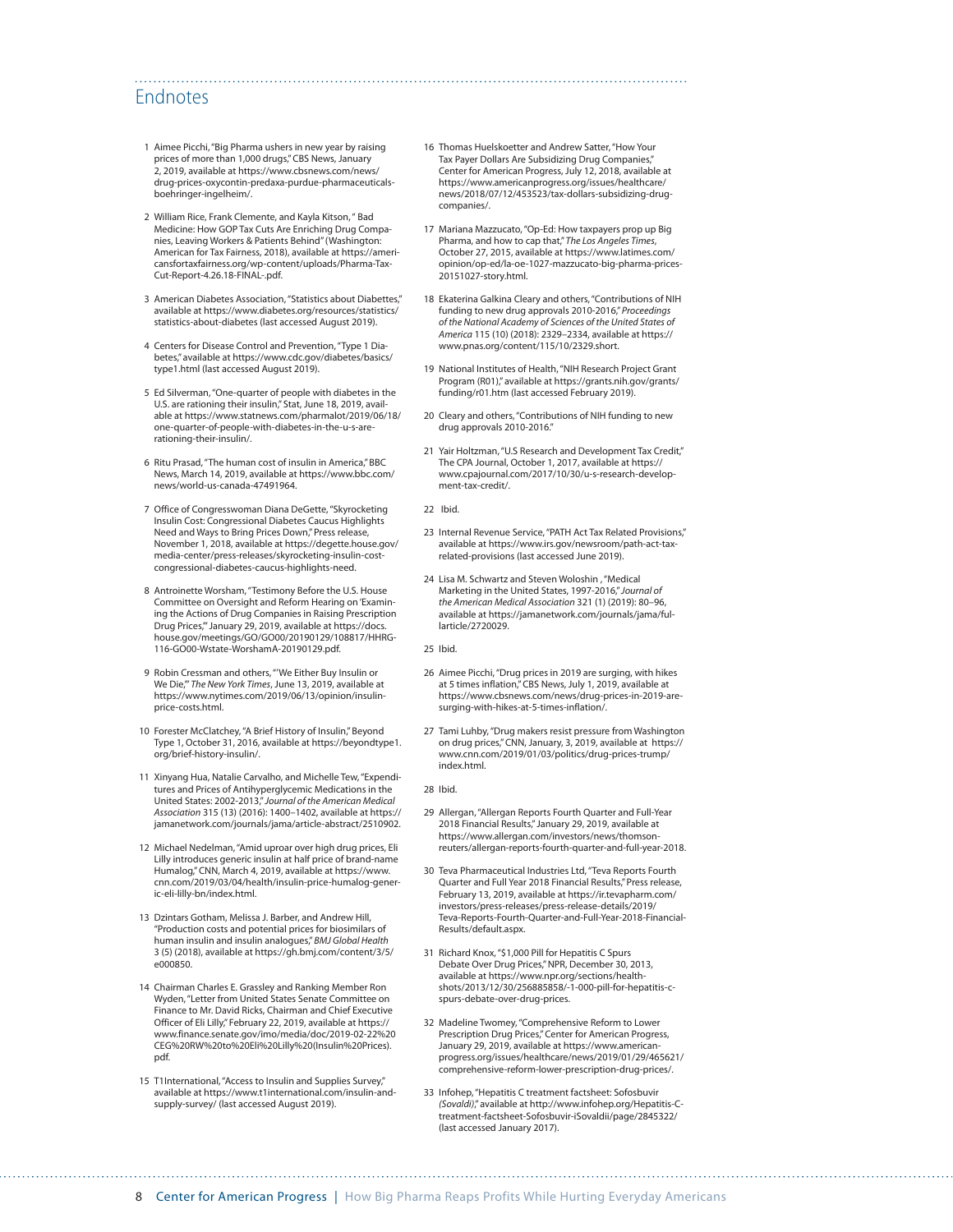- 34 U.S. Senate Committee on Finance, "Wyden-Grassley Sovaldi Investigation Finds Revenue-Driven Pricing Strategy Behind \$84,000 Hepatitis Drug," Press release, December 1, 2015, available at [https://www.finance.senate.](https://www.finance.senate.gov/ranking-members-news/wyden-grassley-sovaldi-investigation-finds-revenue-driven-pricing-strategy-behind-84-000-hepatitis-drug) [gov/ranking-members-news/wyden-grassley-sovaldi-in](https://www.finance.senate.gov/ranking-members-news/wyden-grassley-sovaldi-investigation-finds-revenue-driven-pricing-strategy-behind-84-000-hepatitis-drug)[vestigation-finds-revenue-driven-pricing-strategy-behind-](https://www.finance.senate.gov/ranking-members-news/wyden-grassley-sovaldi-investigation-finds-revenue-driven-pricing-strategy-behind-84-000-hepatitis-drug)[84-000-hepatitis-drug](https://www.finance.senate.gov/ranking-members-news/wyden-grassley-sovaldi-investigation-finds-revenue-driven-pricing-strategy-behind-84-000-hepatitis-drug).
- 35 The Editorial Board, "How Big Pharma plays games with drug patents and how to combat it," *USA Today*, July 18, 2019, available at [https://www.usatoday.com/story/opin](https://www.usatoday.com/story/opinion/2019/07/18/big-pharma-plays-games-drug-patents-you-pay-editorials-debates/1769746001/)[ion/2019/07/18/big-pharma-plays-games-drug-patents](https://www.usatoday.com/story/opinion/2019/07/18/big-pharma-plays-games-drug-patents-you-pay-editorials-debates/1769746001/)[you-pay-editorials-debates/1769746001/.](https://www.usatoday.com/story/opinion/2019/07/18/big-pharma-plays-games-drug-patents-you-pay-editorials-debates/1769746001/)

36 Ibid.

37 Robin Feldman, "May your drug price be evergreen," *Journal of Law and the Biosciences* 5 (3) (2018): 590–647, available at [https://academic.oup.com/jlb/ar](https://academic.oup.com/jlb/article/5/3/590/5232981)[ticle/5/3/590/5232981](https://academic.oup.com/jlb/article/5/3/590/5232981).

38 Ibid.

- 39 United States Government Accountability Office, "Drug Industry: Profits, Research and Development Spending and Merger and Acquisition Deals" (Washington: 2017), available at [https://www.gao.gov/assets/690/688472.pdf.](https://www.gao.gov/assets/690/688472.pdf)
- 40 *The Wall Street Journal*, "Highest-Paid Pharmaceutical CEOs," available at [https://graphics.wsj.com/table/CEOPAY\\_slice\\_](https://graphics.wsj.com/table/CEOPAY_slice_Pharma_0606) [Pharma\\_0606](https://graphics.wsj.com/table/CEOPAY_slice_Pharma_0606) (last accessed January 2019).
- 41 Picchi, "Drug prices in 2019 are surging, with hikes at 5 times inflation."
- 42 Pew Charitable Trusts, "A Look at Drug Spending in the U.S." (Washington: 2018), available at [https://www.pewtrusts.](https://www.pewtrusts.org/en/research-and-analysis/fact-sheets/2018/02/a-look-at-drug-spending-in-the-us) [org/en/research-and-analysis/fact-sheets/2018/02/a-look](https://www.pewtrusts.org/en/research-and-analysis/fact-sheets/2018/02/a-look-at-drug-spending-in-the-us)[at-drug-spending-in-the-us](https://www.pewtrusts.org/en/research-and-analysis/fact-sheets/2018/02/a-look-at-drug-spending-in-the-us).
- 43 Bob Herman, "Axios analysis: Drugmakers getting richer," Axios, May 13, 2019, available at [https://www.axios.](https://www.axios.com/big-pharma-pricing-power-health-care-profits-q1-2019-c115c8d4-094a-47af-a5ad-122898d80dcd.html) [com/big-pharma-pricing-power-health-care-profits-q1-](https://www.axios.com/big-pharma-pricing-power-health-care-profits-q1-2019-c115c8d4-094a-47af-a5ad-122898d80dcd.html) [2019-c115c8d4-094a-47af-a5ad-122898d80dcd.html](https://www.axios.com/big-pharma-pricing-power-health-care-profits-q1-2019-c115c8d4-094a-47af-a5ad-122898d80dcd.html)
- 44 Pew Charitable Trusts, "The Prescription Drug Landscape, Explored," (Washington: 2019), available at [https://www.pewtrusts.org/en/research-and-analysis/](https://www.pewtrusts.org/en/research-and-analysis/reports/2019/03/08/the-prescription-drug-landscape-explored) [reports/2019/03/08/the-prescription-drug-landscape](https://www.pewtrusts.org/en/research-and-analysis/reports/2019/03/08/the-prescription-drug-landscape-explored)[explored.](https://www.pewtrusts.org/en/research-and-analysis/reports/2019/03/08/the-prescription-drug-landscape-explored)
- 45 Dan Mangan, "Medication costs fuel painful medical debt, bankruptcies," CNBC, May 28, 2014, available at [https://](https://www.cnbc.com/2014/05/28/costs-fuel-painful-medical-debt-bankruptcies.html) [www.cnbc.com/2014/05/28/costs-fuel-painful-medical](https://www.cnbc.com/2014/05/28/costs-fuel-painful-medical-debt-bankruptcies.html)[debt-bankruptcies.html](https://www.cnbc.com/2014/05/28/costs-fuel-painful-medical-debt-bankruptcies.html).
- 46 Kathleen Sebelius, Thomas R. Frieden, and Charles J. Rothwell, "Health United States, 2013: With Special Feature on Prescription Drugs" (Washington: U.S Department of Health and Human Services, 2013), available at [https://](https://www.cdc.gov/nchs/data/hus/hus13.pdf) [www.cdc.gov/nchs/data/hus/hus13.pdf.](https://www.cdc.gov/nchs/data/hus/hus13.pdf)
- 47 Robin A. Cohen, Peter Boersma, and Anjel Vahratian, "Strategies Used by Adults Aged 18–64 to Reduce Their Prescription Drug Costs, 2017" (Washington: Centers for Disease Control and Prevention: 2019), available at [https://](https://www.cdc.gov/nchs/products/databriefs/db333.htm) [www.cdc.gov/nchs/products/databriefs/db333.htm](https://www.cdc.gov/nchs/products/databriefs/db333.htm).
- 48 Bram Sable-Smith, "American Travelers Seek Cheaper Prescriptions Drugs In Mexico and Beyond," NPR, February 11, 2019, available at [https://www.npr.org/sections/health](https://www.npr.org/sections/health-shots/2019/02/11/691467587/americans-seek-cheaper-meds-in-mexico)[shots/2019/02/11/691467587/americans-seek-cheaper](https://www.npr.org/sections/health-shots/2019/02/11/691467587/americans-seek-cheaper-meds-in-mexico)[meds-in-mexico.](https://www.npr.org/sections/health-shots/2019/02/11/691467587/americans-seek-cheaper-meds-in-mexico)
- 49 Chantal Da Silva, "A 'Caravan' of Americans Is Crossing the Canadian Border To Get Affordable Medical Care," *Newsweek*, May 7, 2019, available at [https://www.newsweek.](https://www.newsweek.com/caravan-americans-crossing-canadian-border-get-affordable-medical-care-1417582) [com/caravan-americans-crossing-canadian-border-get](https://www.newsweek.com/caravan-americans-crossing-canadian-border-get-affordable-medical-care-1417582)[affordable-medical-care-1417582](https://www.newsweek.com/caravan-americans-crossing-canadian-border-get-affordable-medical-care-1417582).
- 50 *Time* staff, "Donald Trump on Russia, Advice from Barack Obama and How He Will Lead," *Time*, December 7, 2016, available at [https://time.com/4591183/time-person-of](https://time.com/4591183/time-person-of-the-year-2016-donald-trump-interview/)[the-year-2016-donald-trump-interview/.](https://time.com/4591183/time-person-of-the-year-2016-donald-trump-interview/)
- 51 Laura Lorenzetti, "Trump Somehow Plans to Negotiate Drug Prices to Zero," *Fortune*, February 12, 2016, available at [https://fortune.com/2016/02/12/donald-trump-drug](https://fortune.com/2016/02/12/donald-trump-drug-prices/)[prices/](https://fortune.com/2016/02/12/donald-trump-drug-prices/).
- 52 Executive Office of the President, "President Donald J. Trump's Blueprint To Lower Drug Prices" (Washington: 2018), available at [https://www.whitehouse.gov/briefings](https://www.whitehouse.gov/briefings-statements/president-donald-j-trumps-blueprint-lower-drug-prices/)[statements/president-donald-j-trumps-blueprint-lower](https://www.whitehouse.gov/briefings-statements/president-donald-j-trumps-blueprint-lower-drug-prices/)[drug-prices/](https://www.whitehouse.gov/briefings-statements/president-donald-j-trumps-blueprint-lower-drug-prices/).
- 53 James Hamblin, "Has Trump Actually Done Anything About Drug Prices?", *The Atlantic*, May 10, 2019, available at [https://www.theatlantic.com/health/archive/2019/05/](https://www.theatlantic.com/health/archive/2019/05/trump-actually-decreasing-drug-prices/589096/) [trump-actually-decreasing-drug-prices/589096/.](https://www.theatlantic.com/health/archive/2019/05/trump-actually-decreasing-drug-prices/589096/)
- 54 Congressional Budget Office, "Incorporating the Effects of the Proposed Rule on Safe Harbors for Pharmaceutical Rebates in CBO's Budget Projections—Supplemental Material for *Updated Budget Projections: 2019 to 2029*" (Washington: 2019), available at [https://www.cbo.gov/](https://www.cbo.gov/system/files/2019-05/55151-SupplementalMaterial.pdf) [system/files/2019-05/55151-SupplementalMaterial.pdf.](https://www.cbo.gov/system/files/2019-05/55151-SupplementalMaterial.pdf)
- 55 Shamard Charles and Associated Press, "Why drug prices in TV ads may not lower costs," NBC News, May 8, 2019, available at [https://www.nbcnews.com/health/health-care/](https://www.nbcnews.com/health/health-care/drugmakers-will-have-reveal-prices-tv-ads-n1003311) [drugmakers-will-have-reveal-prices-tv-ads-n1003311](https://www.nbcnews.com/health/health-care/drugmakers-will-have-reveal-prices-tv-ads-n1003311).
- 56 Selena Simmons-Duffin, "Will Displaying Drug List Prices In Ads Help Lower Costs?", NPR, May 8, 2019, available at [https://www.npr.org/sections/health](https://www.npr.org/sections/health-shots/2019/05/08/721574626/will-displaying-drug-list-prices-in-ads-help-lower-costs)[shots/2019/05/08/721574626/will-displaying-drug-list](https://www.npr.org/sections/health-shots/2019/05/08/721574626/will-displaying-drug-list-prices-in-ads-help-lower-costs)[prices-in-ads-help-lower-costs.](https://www.npr.org/sections/health-shots/2019/05/08/721574626/will-displaying-drug-list-prices-in-ads-help-lower-costs)
- 57 Robert Pear, "Requiring Prices in Drug Ads: Would It Do Any Good? Is It Even Legal?", *The New York Times*, May 19, 2018, available at [https://www.nytimes.com/2018/05/19/us/](https://www.nytimes.com/2018/05/19/us/politics/drug-prices-ads.html) [politics/drug-prices-ads.html](https://www.nytimes.com/2018/05/19/us/politics/drug-prices-ads.html).
- 58 Rick Claypool, "Big Pharma Swamps Trump: Trump's Tough Talk on Reining in Big Pharma Price Gouging Belies Deep Industry Influence Over the Trump Administration" (Washington: Public Citizen, 2018), available at [https://](https://www.citizen.org/wp-content/uploads/migration/pharma-swamps-trump-may-2018-report.pdf) [www.citizen.org/wp-content/uploads/migration/pharma](https://www.citizen.org/wp-content/uploads/migration/pharma-swamps-trump-may-2018-report.pdf)[swamps-trump-may-2018-report.pdf](https://www.citizen.org/wp-content/uploads/migration/pharma-swamps-trump-may-2018-report.pdf).
- 59 Center for Responsive Politics, "Pharmaceuticals / Health Products: Money to Congress," available at [https://www.](https://www.opensecrets.org/industries/summary.php?ind=H04&cycle=2018&recipdetail=M&sortorder=U) [opensecrets.org/industries/summary.php?ind=H04&cycle](https://www.opensecrets.org/industries/summary.php?ind=H04&cycle=2018&recipdetail=M&sortorder=U) [=2018&recipdetail=M&sortorder=U](https://www.opensecrets.org/industries/summary.php?ind=H04&cycle=2018&recipdetail=M&sortorder=U) (last accessed August 2019).
- 60 Dena Bunis, "Senate Committee Approves Bill to Lower Prescription Drug Prices," AARP, July 25, 2019, available at [https://www.aarp.org/politics-society/advocacy/info-2019/](https://www.aarp.org/politics-society/advocacy/info-2019/senate-medicare-drug-prices.html) [senate-medicare-drug-prices.html.](https://www.aarp.org/politics-society/advocacy/info-2019/senate-medicare-drug-prices.html)
- 61 Juliette Cubanski and others, "What's the Latest on Medicare Drug Price Negotiations?", Henry J. Kaiser Family Foundation, July 23, 2019, available at [https://www.kff.org/](https://www.kff.org/medicare/issue-brief/whats-the-latest-on-medicare-drug-price-negotiations/) [medicare/issue-brief/whats-the-latest-on-medicare-drug](https://www.kff.org/medicare/issue-brief/whats-the-latest-on-medicare-drug-price-negotiations/)[price-negotiations/](https://www.kff.org/medicare/issue-brief/whats-the-latest-on-medicare-drug-price-negotiations/).
- 62 Restore Public Trust, "Big Pharma's Best Friends," available at https://www.bigpharmasbestfriends.org/#about (last accessed August 2019).
- 63 Kaiser Health News, "Trump's Health Czar Tom Price Was a Pal to Big Pharma," The Daily Beast, April 11, 2017, available at [https://www.thedailybeast.com/trumps-health-czar](https://www.thedailybeast.com/trumps-health-czar-tom-price-was-a-pal-to-big-pharma)[tom-price-was-a-pal-to-big-pharma](https://www.thedailybeast.com/trumps-health-czar-tom-price-was-a-pal-to-big-pharma).
- 64 Robert Faturechi, "Tom Price Bought Drug Stocks. Then He Pushed Pharma's Agenda in Australia.," ProPublica, June 1, 2017, available at [https://www.propublica.org/article/](https://www.propublica.org/article/tom-price-bought-drug-stocks-then-he-pushed-pharma-agenda-in-australia) [tom-price-bought-drug-stocks-then-he-pushed-pharma](https://www.propublica.org/article/tom-price-bought-drug-stocks-then-he-pushed-pharma-agenda-in-australia)[agenda-in-australia](https://www.propublica.org/article/tom-price-bought-drug-stocks-then-he-pushed-pharma-agenda-in-australia).
- 65 Peter Baker, Glenn Thrush, and Maggie Haberman, "Health Secretary Tom Price Resigns After Drawing Ire for Chartered Flights," *The New York Times*, September 29, 2017, available at [https://www.nytimes.com/2017/09/29/us/](https://www.nytimes.com/2017/09/29/us/politics/tom-price-trump-hhs.html) [politics/tom-price-trump-hhs.html](https://www.nytimes.com/2017/09/29/us/politics/tom-price-trump-hhs.html).
- 66 Center for Responsive Politics, "Employment History: Grogan, Joseph," available at [https://www.opensecrets.](https://www.opensecrets.org/revolving/rev_summary.php?id=77280) [org/revolving/rev\\_summary.php?id=77280](https://www.opensecrets.org/revolving/rev_summary.php?id=77280) (last accessed August 2019).
- 67 Maggie Fox, "Hepatitis C cure eludes patients as states struggle with costs," NBC News, May 6, 2018, available at [https://www.nbcnews.com/health/health-news/hepatitis](https://www.nbcnews.com/health/health-news/hepatitis-c-cure-eludes-patients-states-struggle-costs-n870846)[c-cure-eludes-patients-states-struggle-costs-n870846.](https://www.nbcnews.com/health/health-news/hepatitis-c-cure-eludes-patients-states-struggle-costs-n870846)